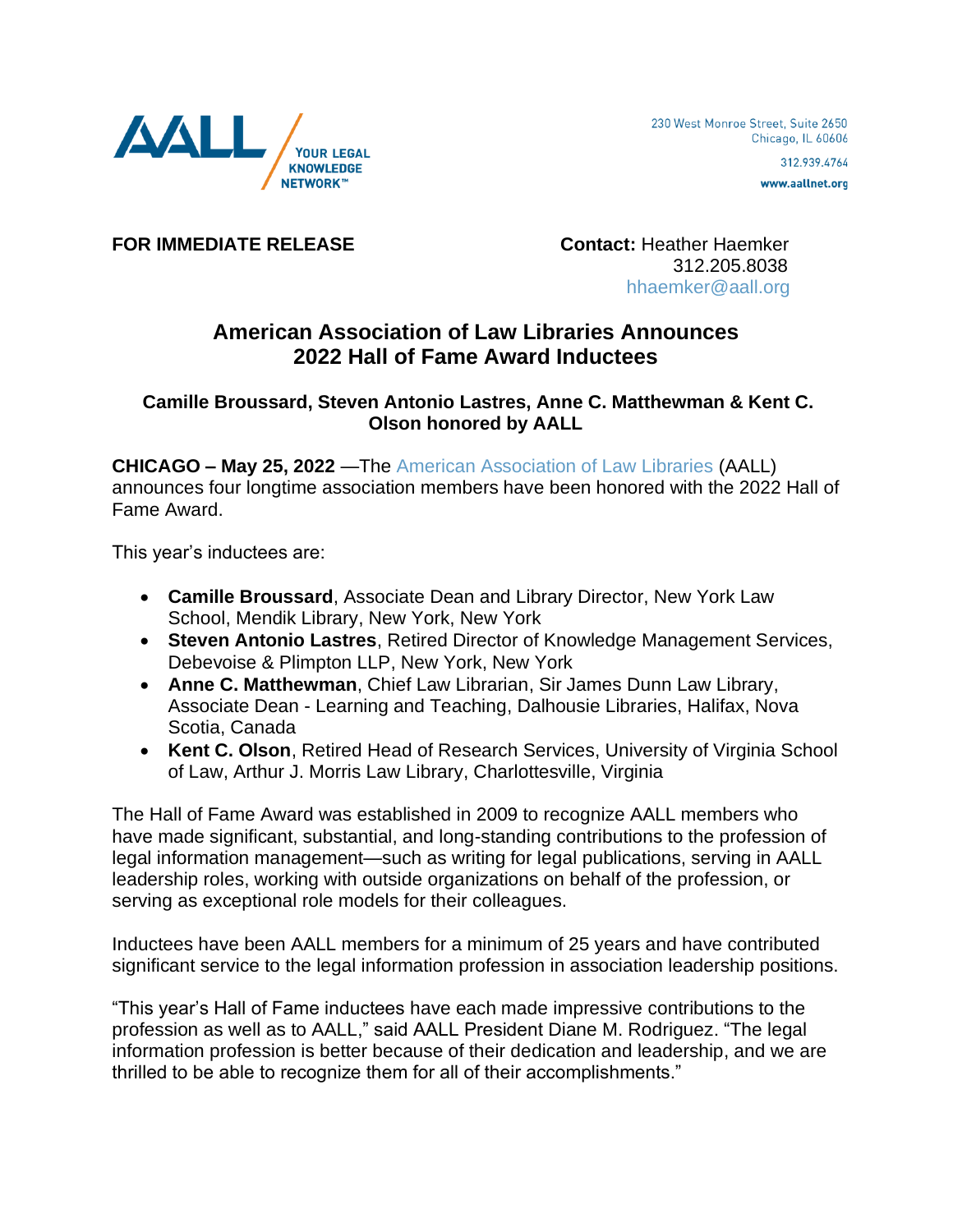Broussard, Lastres, Matthewman, and Olson each offered their thoughts on what it means to be a 2022 AALL Hall of Fame Award winner.

"Thanks to all involved for this award and recognition," said Broussard. "To be honored by one's professional association is truly humbling. To be selected for the AALL Hall of Fame and placed in the distinguished ranks of past honorees and colleagues of this great profession is an incredible reward. AALL has given me so many opportunities to do the work I enjoy, surrounded by a wonderful community of friends and supporters all working to make our great Association even stronger. Thank you all again."

"I am humbled and honored to be inducted into the AALL Hall of Fame.," said Lastres. "It is a privilege to have served AALL in a myriad of positions and to now have my professional life's work recognized by the Association which has been my home for almost 40 years. The Association provided me with many opportunities to learn my craft and grow professionally. I was fortunate to have found excellent mentors that helped guide my career and an invaluable network of wonderful colleagues who shared their expertise and cheered me on at each milestone of my career. I am grateful to the many talented law librarians in the private law firm libraries where I worked that supported and enabled me to volunteer my time. Finally, a special thanks to my colleagues who nominated me and to the Association for this award. "

"Thank you to my colleagues who nominated me and to the Awards Committee for selecting me to become a member of the AALL Hall of Fame," said Matthewman. "I have great admiration for the AALL members already in the Hall of Fame and it is an honor to join them. Many of the highlights of my professional career have come from my involvement with AALL. Very early on, I was mentored and supported by Association staff and by members who were in leadership roles. They encouraged me to join committees, work on conferences and education programs, and ultimately stand for the Executive Board. Each of these activities helped me develop skills, confidence, and widened my knowledge. Most importantly, along the way I made some very dear friends who are a large part of my life. I thank my employers, colleagues, and staff at the Toronto Lawyers Association and Dalhousie University, especially the Schulich School of Law, who have given me great support and encouragement in my involvement with AALL. It is an honor and a pleasure to be recognized by my friends and colleagues."

"I'm deeply grateful to be named to the AALL Hall of Fame," said Olson. "I owe so much credit to the mentors at whose feet I studied, particularly Bob Berring and the late Morris Cohen, and to my current co-authors from whom I continue to learn. I would also like to acknowledge my colleagues at the University of Virginia Law Library for being the best library team possible. Thank you to AALL for this honor of being able to stand with the great law librarians, past and present."

For more information about the Hall of Fame Award, visit [bit.ly/AALL-hof.](https://bit.ly/AALL-hof)

## **About AALL**

The American Association of Law Libraries (AALL) is the only national association dedicated to the legal information profession and its professionals. Founded in 1906 on